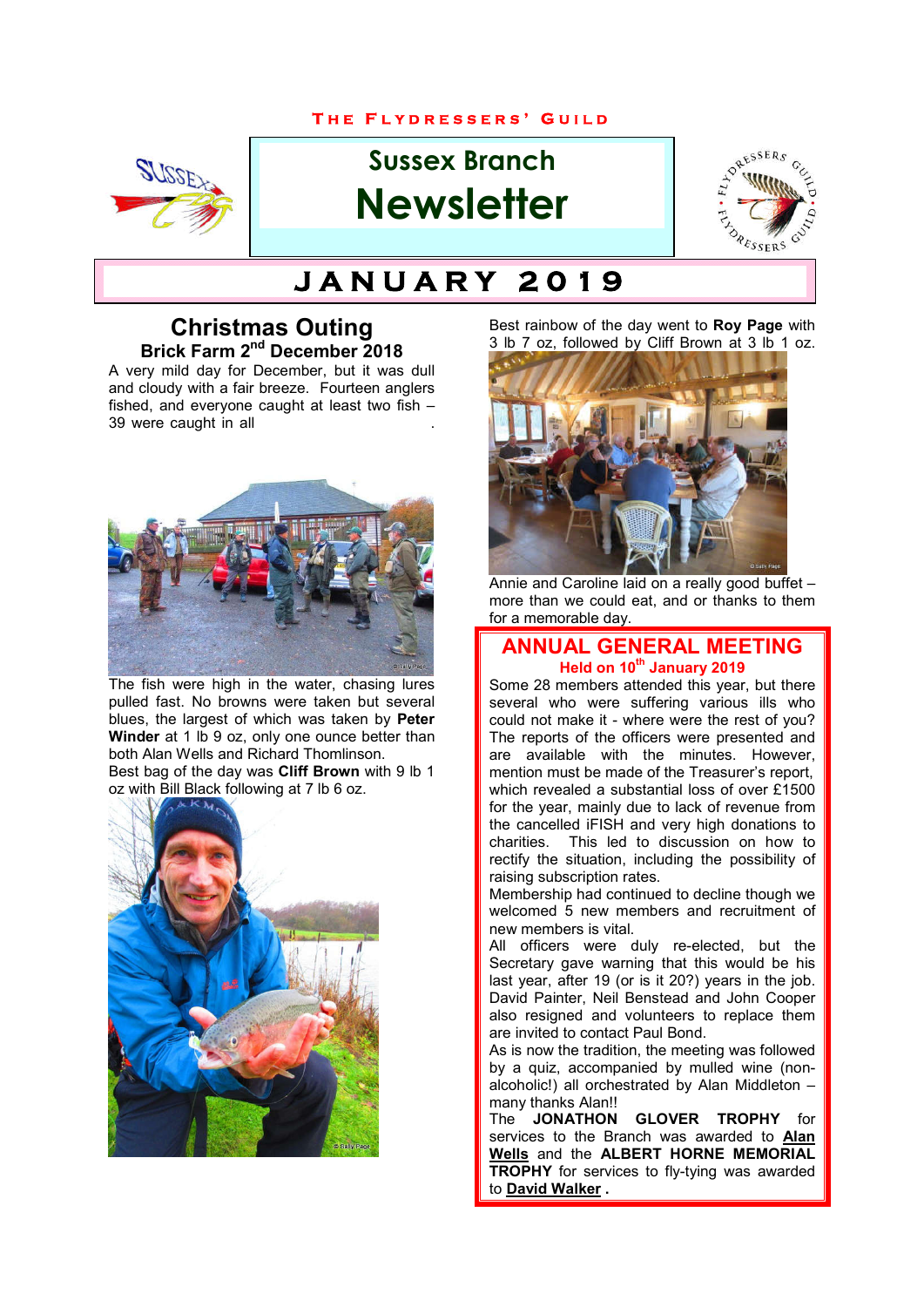# **Chairman's Chat**

A shallow V flow gauging weir - that is to say a weir with a specific cross section (upstream slope 2:1 downstream slope 5:1) which has a known stage / discharge relationship, although in this case the crest slopes towards the centre of the weir to allow accurate measurement of very low flows.



#### **SHALLOW "V" WEIR**

As usual, what is the brief? In this case, providing passage for eels (they mean elvers), without reducing the flow measuring accuracy of the weir by much.

So what are the options?<br>1. Cut in a concrete

**1.** Cut in a concrete channel into the weir beside one of the side walls and line the channel with brushes or special plastic tiles with "pimples". OK but the sides of the weir are much higher than the upstream water levels at low flows and so the cut would have to be deep. The Structural Condition Survey shows that the weir is of poor construction consisting of rocks and gravel faced with had placed concrete. It follows that the cut would/could render the side wall and weir crest unstable – unacceptable risk.

2. Fix special elver tiles on the back face of the weir; to obtain a flow from upstream the weir would have to be cut (see 1 above) or a pumped water supply with the flow split and the pass crest to provide a flow down the pass with a jet to wash elvers to upstream. OK once again but the tiles would require a side support and the pass will vulnerable to bird predation and will drown out at higher floods, washing elvers down the pass. Not recommended.

3. A metal duct with opening lid could be fixed to the side wall of the weir going over the top of the crest and with chute to upstream. Flow would be via a pump discarding at the duct crest providing a flow downstream and a wash to upstream water levels. This is the one we recommend, hopefully job done – as they say.

Happy New Year, *Tony W*

# **FLY-TYING COMPETITION**

This year we go back to following the Main Guild patterns as they have reverted to conventional patterns. However we have chosen larger hook sizes for our internal competition for novice and intermediate, but they would be good practice if you wish to enter the main Guild competition too. We would encourage all to have a go at them (or at least one of them) as there is undoubtedly talent enough in the Branch to join Jim Harris among the winners!

Our Rules are:

- a. **Novice** for those having no more than one year's experience
- b. **Intermediate** for those having no more than three year's experience
- c. **Open** for any Branch member
- d. **Salmon** for any Branch member

e. **Saltwater/Pike** – for any Branch Member *Members may enter for any class above their lowest qualifying standard*.

The patterns for this year are: Novice **The Double Badger #10**<br>Intermediate **The Royal Wulff #10 The Royal Wulff #10** Open **Paraloop Olive #14** *PATTERNS - see Summer 2018 "Flydresser"* **The Executioner #10 double** Saltwater **Cockroach #1/0** *PATTERNS - see Spring 2016 "Flydresser"* The Leveller *PATTERNS - see December 2018 Newsletter (from Dec 2011 "Fly Fishing and Flytying")*

Three identical samples of each fly should be submitted by **Thursday 14th March 2019** to **Brian Hendry** or **Alan Middleton** or to Roy Gurney if they are not around.

## **LAST CHANCE FOR THE "BIG FISH TROPHIES"**



#### **Fish must have been caught before 31st December 2018 from a Sussex water**.

Trophies will be presented at the End of Season Gathering on 18<sup>th</sup> April 2019.

Enter via e-mail fdgsussex@gmail.com, phone 01273 581519, by hand or mail to Roy Gurney, at 29 Capel Avenue, Peacehaven, BN10 8NB.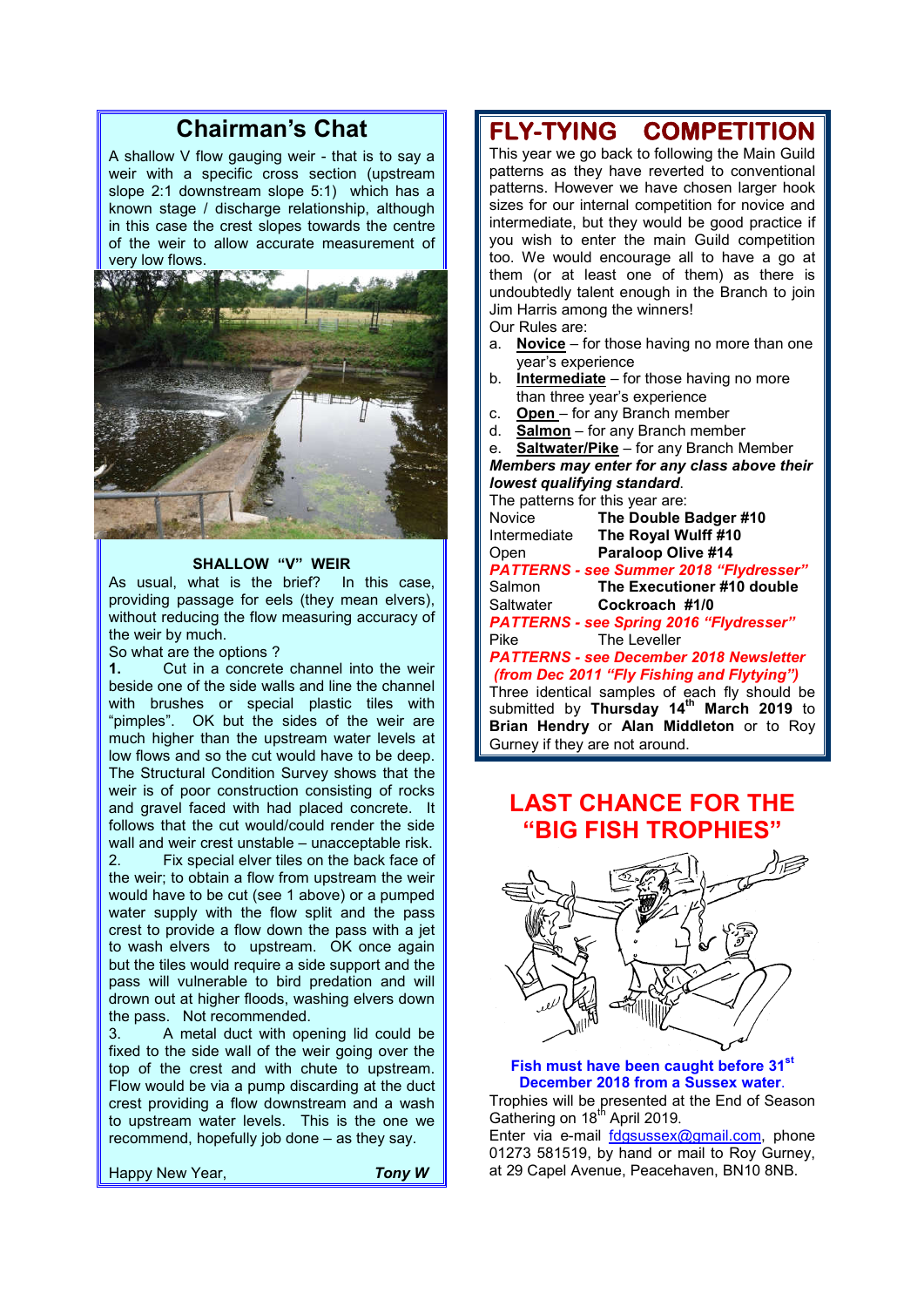### **Ray's Ramblings**

This month I'd thought I'd give you a break from my competition exploits and because it's the start of another year some tips for the waters you might be fishing would be helpful.

Most of my fishing is what might be termed two method fishing, in that two methods will cover most of the situations that you will encounter. We'll start with bank fishing reservoirs such as Arlington. Here, at the start of the season in late January with the water cold, the method most likely to catch will be boobies on a fast sinker. I tend to rig up a leader about six to seven feet long with a dropper half way along to fish two different colours. On warmer days a floating line with a team of three superglue buzzers works well - this method is helped by a favourable wind blowing from behind, but it can be achieved in a headwind by shortening the leader; side winds are probably the worst as a floating line drifts the flies round too quickly. The branch event at Powdermill, which is fished early in the year, covers both bank and boat fishing and here again two methods suffice. Because of the ban on boobies there, from the boat an intermediate line with blobs seems to work best, while on the dam it's usually a floater with nymphs and buzzers that produce the fish.

At Arlington when the boats go out in April again you will find two methods cover most situations. Early on if it's cold, I find fishing at anchor with a fast sinker and two boobies, though spaced further apart on a longer leader, is best. As the weeks go by and the water warms up, the fish will hopefully move up in the water and then the floating line comes into its own with either a team of buzzers or a washing line set up with a booby on the point and two nymphs on droppers. If the fish start to rise it's easy to swap the nymphs for dries, like hoppers.

As the season progresses the branch has further outings to small stillwaters like Duncton Mill and Chalk Springs. Here, where the water is clear, my favoured method is stalking. Chalk Springs is ideal for this method and it also works well on Birch Lake at Duncton. On the other lakes at Duncton though, because they are shallower round the edges, the fish tend to keep further out and then a floating line with bead head blobs cast out and allowed to fish on the drop before being retrieved are successful. If you're lucky enough to get on rivers, again it's either of two methods that will work. If the fish are rising you obviously turn to dries like F Flies with sloped back CDC wings or emergers like CDC Shuttlecocks. If none are rising and the rules allow, it's time to fish nymphs to visible fish and rely on the movement of the fish or watch for the white flash of its mouth as a signal of the take. Later in the year when it's time to fish for Grayling, it's one of two methods. I favour bugging with a French Leader and nylon

indicator, provided you can get near the fish, but if they are particularly spooky the Duo method with either a dry fly or suspender device is easier to fish at range and is good where the depth is uniform.

I hope these tips help and give you a successful season in 2019.

#### *Ray Burt*



- FISH MORE
- NEVER STOP FISHING
- · FISH A LOT

### **S A L M O N F L Y W O R K S H O P Saturday 2nd February Patcham Community centre.**

**Any more for the workshop?**

There are still some places available so let Alan or Roy know as soon as possible as numbers need to be known so that the materials can be obtained. The format will be similar to previous years, though this year we will be charging participants £10 to cover the cost of materials and room-hire.

The session will start at 9.00am and finish by 4.00pm. Tea and coffee will be provided but you will need to bring your own lunch.

The flies Alan has selected for the workshop are **Moray Doone** 

#### **Gallentine**

Both are in Terry Griffith's book "The Essential Kelson"

All materials and hooks will be provided although you will have to bring such items as tying threads, black and white, together with your own tools.

Whilst none of us actually use these flies for fishing, the construction of them will act as an aid to tying the flies you normally tie. Such techniques as thread management and wing construction can play an important part in developing your tying skills.

In previous years we have mounted the flies in frames or cast them in resin to create a lasting memento of the course.

The course is restricted to ten individuals. For further details contact Alan Middleton on tying evenings and register your interest with him, Tony Harrison or Roy Gurney – phone 01273 581519 - or e-mail fdgsussex@gmail.com .